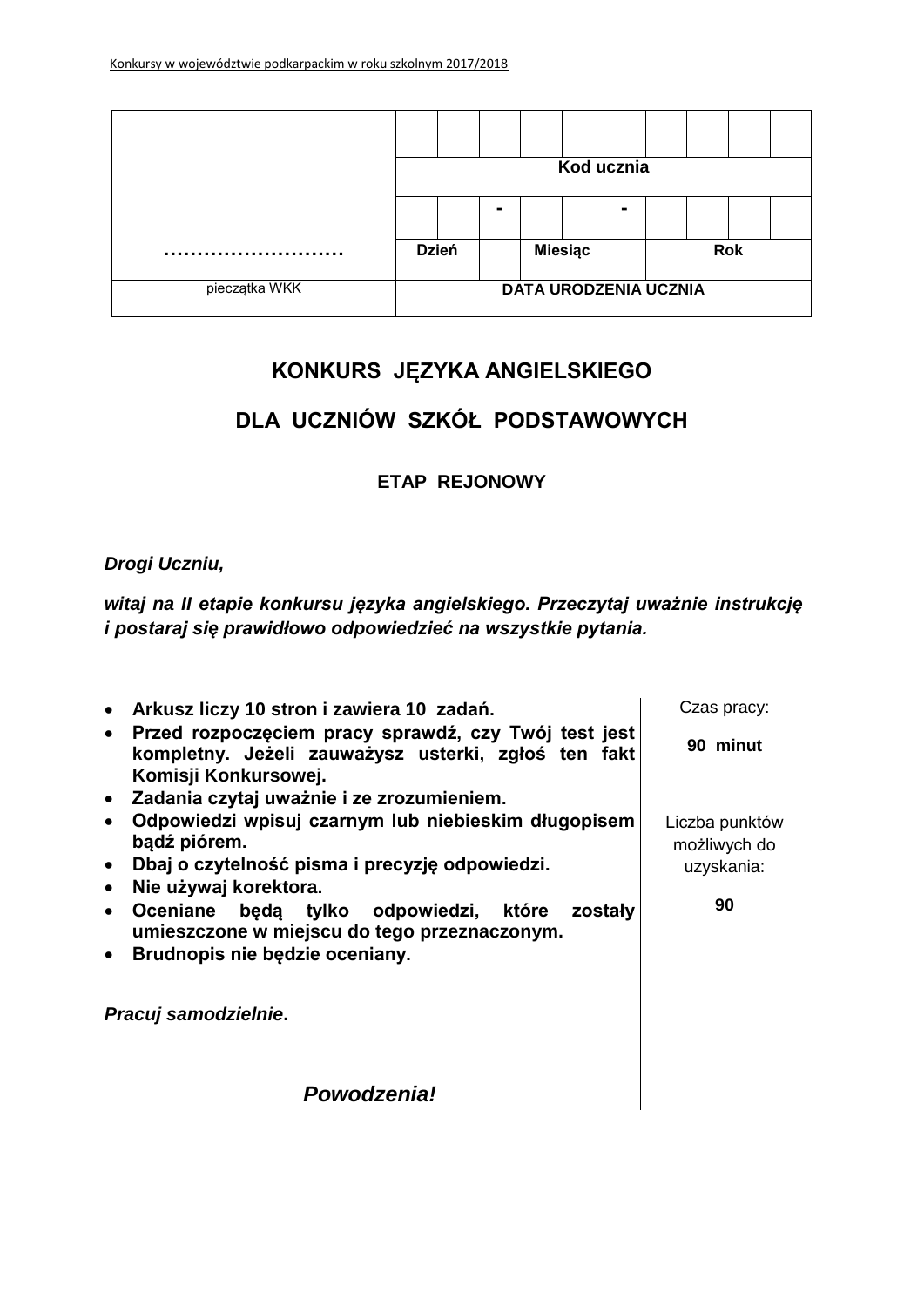- **I. Przeczytaj opisy preferencji czytelniczych czterech osób (1-4) oraz informacje na temat książek (A-F). Zdecyduj, która książka jest najbardziej odpowiednia dla każdej z osób. Rozwiązanie wpisz do tabelki. (4 punkty)**
- 1. **Betty** likes reading non-fiction. She isn't interested in history or travel books but she enjoys reading about creative people, especially about musicians.
- 2. **Rita** teaches English to young people and she wants a book that will help her students' own writing. She needs a book for her students who prefer fiction.
- 3. **Claire** likes reading but doesn't have time to read complete novels. She doesn't like fantasy stories much and she isn't keen on biographies.
- 4. **Daniel** often reads travel books, but he wants to try something different. He likes books that will keep him interested until the end of the book.

| A) Ten Tales                   | <b>B)</b> The Long River       | <b>C</b> ) Family Values         |  |  |  |  |
|--------------------------------|--------------------------------|----------------------------------|--|--|--|--|
| short stories in<br>The<br>ten | Emily King's life changed      | Nicolas Harris was the head      |  |  |  |  |
| collection describe one crime  | completely when she decided    | of a powerful Manchester         |  |  |  |  |
| from the point of view of ten  | to give up her job and go      | family in the early 1900s.       |  |  |  |  |
| different characters including | travelling. Her journey took   | Juliet Young tells the story of  |  |  |  |  |
| criminal, the police<br>the    | her to Brazil, where she       | the family, how they made a      |  |  |  |  |
| officer and a witness. It is a | travelled along the Amazon.    | fortune and then lost it again.  |  |  |  |  |
| clever way of linking the      | This true-life adventure tells | This fascinating story of        |  |  |  |  |
| different people but it lacks  | the story of the challenges    | business, family relationship,   |  |  |  |  |
| the action and mystery of a    | Emily<br>faced<br>and<br>the   | travel and adventure covers      |  |  |  |  |
| more usual crime story.        | wonderful people she met.      | more than 100 years.             |  |  |  |  |
| D) The Black Flower            | E) A Life in Music             | F) Stories from the              |  |  |  |  |
|                                |                                |                                  |  |  |  |  |
| The death of a beautiful       | Kate Turner tells the story of | <b>Stars</b>                     |  |  |  |  |
| pianist presents a challenge   | the life of Sam Lee, world-    | The twelve stories in this       |  |  |  |  |
| for Inspector Hunt in this     | famous drummer. From Sam       | collection were all written by   |  |  |  |  |
| classic murder story. The      | Lee's early life in a poor     | teenagers for a competition.     |  |  |  |  |
| action moves across three      | family in Scotland, Turner     | Some of them are quite           |  |  |  |  |
| continents as Inspector Hunt   | describes<br>his<br>love<br>оf | predictable science-fiction      |  |  |  |  |
| follows the suspect. But has   | American music.<br>Lively      | stories but others have strong   |  |  |  |  |
| she got the right person? It's | descriptions of world tours    | and some<br>characters<br>real   |  |  |  |  |
| impossible to guess the name   | and<br>other<br>well-known     | surprises. Some of the most      |  |  |  |  |
| of the murderer until the last | complete<br>this<br>musicians  | interesting<br>stories<br>were   |  |  |  |  |
| page of the book.              | interesting biography.         | written<br>by<br>the<br>youngest |  |  |  |  |

| <b>Betty</b><br>ı. | <b>Rita</b><br>∸∙ | <b>Claire</b><br>$\mathbf{J}$ | <b>Daniel</b><br>4. |
|--------------------|-------------------|-------------------------------|---------------------|
|                    |                   |                               |                     |
|                    |                   |                               |                     |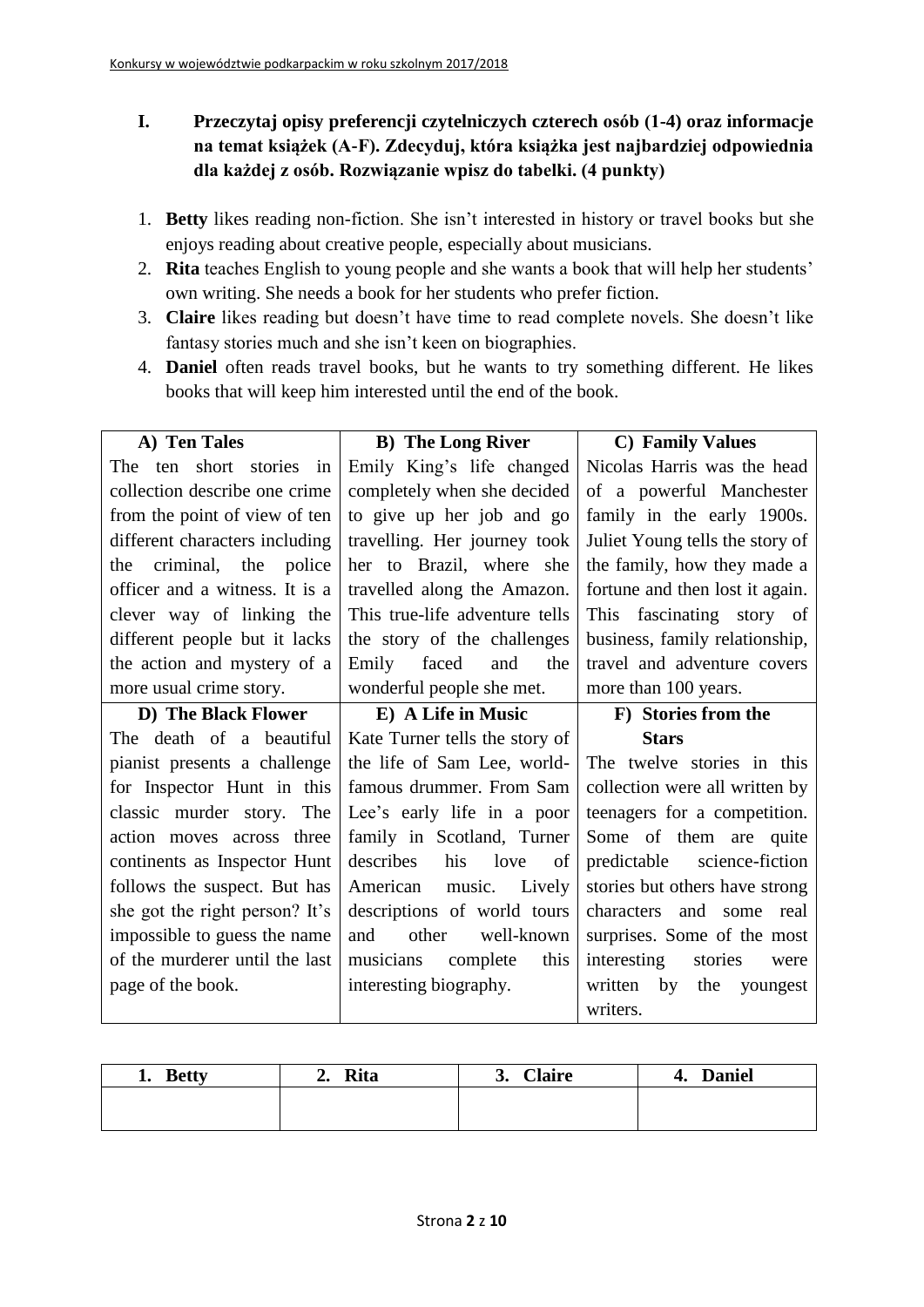**II. Przekształć zdania tak, by znaczenie zdania przekształconego było możliwie najbliższe zdaniu wyjściowemu. Użyj wyraz z nawiasu. W lukę możesz wpisać od 2 do 5 wyrazów, łącznie z podanym. (10 punktów)**

|    | 1. Do you want to order a pizza? (FANCY)                              |         |         |  |
|----|-----------------------------------------------------------------------|---------|---------|--|
|    |                                                                       |         |         |  |
|    | 2. Brian is more patient than Jack. (AS)                              |         |         |  |
|    |                                                                       |         |         |  |
|    | 3. I wasn't into sport when I was younger. (LIKE)                     |         |         |  |
|    |                                                                       |         |         |  |
|    | 4. It is a long time since Kate emailed me. (HAS)                     |         |         |  |
|    |                                                                       |         |         |  |
|    | 5. These exercises are too easy for our students. (ENOUGH)            |         |         |  |
|    |                                                                       |         |         |  |
|    | 6. Unless he comes soon, we will start without him. (IF)              |         |         |  |
|    |                                                                       |         |         |  |
|    | 7. It's likely the Browns won't come, it's already 7p.m. (MIGHT)      |         |         |  |
|    |                                                                       |         |         |  |
| 8. | Tom hasn't finished doing the housework yet. (STILL)                  |         |         |  |
|    |                                                                       |         |         |  |
|    | 9. We went shopping last weekend but we didn't buy anything. (BOUGHT) |         |         |  |
|    |                                                                       |         |         |  |
|    | 10. How about visiting a museum? (COULD)                              |         |         |  |
|    |                                                                       |         |         |  |
|    |                                                                       |         |         |  |
|    | III. Zakreśl właściwy wyraz (10 punktów)                              |         |         |  |
|    | 1. Mr. Kern is deaf, he can't                                         |         |         |  |
|    | b) hear<br>a) see                                                     | c) walk | d) look |  |

2. Rick always remembers the promises he makes, he is so …………

a) generous b) reliable c) sociable d) sensible

3. The white jacket ……………. him well. The size is OK.

- a) fits b) matches c) looks d) dresses
- 4. He turned up his ……….. to protect his neck from cold wind. a) cap b) collar c) gloves d) sleeve
	- Strona **3** z **10**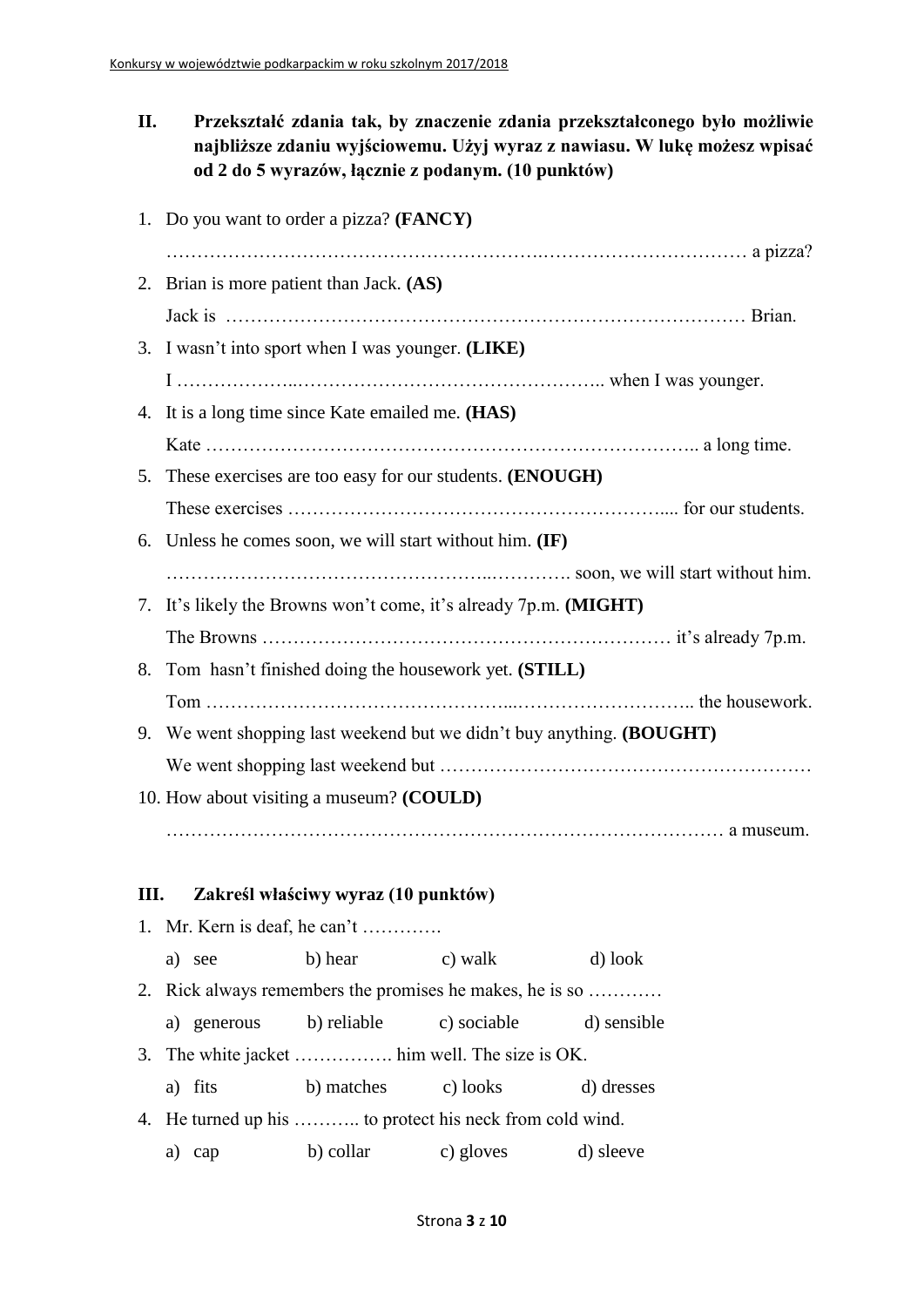| 5. Will you help me to  for tomorrow's exam?                           |                              |                                                                                                                                                |
|------------------------------------------------------------------------|------------------------------|------------------------------------------------------------------------------------------------------------------------------------------------|
| a) consider b) read c) teach                                           |                              | d) revise                                                                                                                                      |
| 6. Pork chops are one of my favourite                                  |                              |                                                                                                                                                |
| a) bowls                                                               | b) meals c) plates d) dishes |                                                                                                                                                |
| 7. The flat we have rented is very  for the train station.             |                              |                                                                                                                                                |
| a) comfortable                                                         | b) convenient c) near        | d) next                                                                                                                                        |
| 8. I can't stand trains because of  The trains are never on time here. |                              |                                                                                                                                                |
| a) delays                                                              |                              | b) crowds c) queues d) busy platforms                                                                                                          |
| 9. Mark had to find a better job because his monthly  wasn't high.     |                              |                                                                                                                                                |
| a) salary b) wages c) bill d) bonuses                                  |                              |                                                                                                                                                |
| 10. Boil some water in a small                                         |                              |                                                                                                                                                |
| a) spoon                                                               | b) glass c) jug d) saucepan  |                                                                                                                                                |
| IV.                                                                    |                              | Uzupełnij zdania. Wykorzystaj podane w nawiasach wyrazy we właściwej                                                                           |
|                                                                        |                              | formie. Jeśli to konieczne, dodaj inne wyrazy. W każdą lukę możesz wpisać<br>do pięciu wyrazów, wliczając w to wyrazy w nawiasie. (10 punktów) |
|                                                                        |                              |                                                                                                                                                |
|                                                                        |                              |                                                                                                                                                |
| to the form teacher.                                                   |                              |                                                                                                                                                |
|                                                                        |                              |                                                                                                                                                |
|                                                                        |                              |                                                                                                                                                |
| necessary.                                                             |                              |                                                                                                                                                |
|                                                                        |                              |                                                                                                                                                |
| 3. As soon as (he/arrive/Cracow)                                       |                              | we'll call him.                                                                                                                                |
|                                                                        |                              |                                                                                                                                                |
|                                                                        |                              |                                                                                                                                                |
|                                                                        |                              |                                                                                                                                                |
|                                                                        |                              |                                                                                                                                                |
|                                                                        |                              |                                                                                                                                                |
|                                                                        |                              |                                                                                                                                                |
|                                                                        |                              |                                                                                                                                                |
|                                                                        |                              |                                                                                                                                                |
|                                                                        |                              |                                                                                                                                                |
|                                                                        |                              |                                                                                                                                                |
|                                                                        |                              |                                                                                                                                                |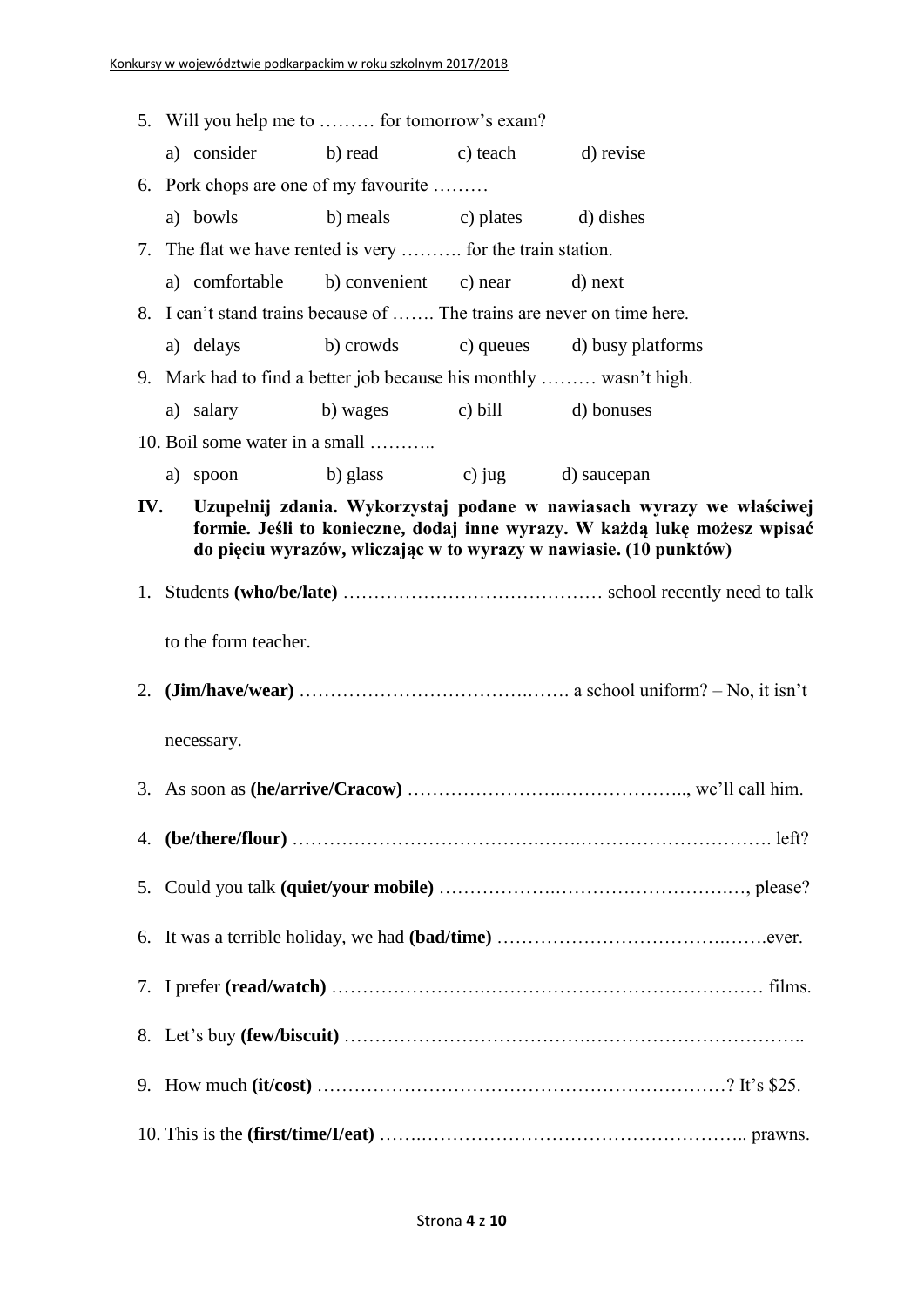## **V. Zakreśl wyraz, który poprawnie uzupełnia obydwa zdania (10 punktów)**

|    | a) do       |                                                   | b) take c) get            | d) last                                                                  |  |  |  |  |  |
|----|-------------|---------------------------------------------------|---------------------------|--------------------------------------------------------------------------|--|--|--|--|--|
| 2. |             |                                                   |                           | She's going to  some new friends, so she's joined a club.                |  |  |  |  |  |
|    |             |                                                   |                           |                                                                          |  |  |  |  |  |
|    | a) visit    | b) have                                           | c) meet                   | d) make                                                                  |  |  |  |  |  |
|    |             |                                                   |                           |                                                                          |  |  |  |  |  |
|    |             |                                                   |                           |                                                                          |  |  |  |  |  |
|    | a) button   | b) stripe c) tune                                 |                           | d) game                                                                  |  |  |  |  |  |
| 4. |             | She usually  a scarf when she goes out in winter. |                           |                                                                          |  |  |  |  |  |
|    |             |                                                   |                           |                                                                          |  |  |  |  |  |
|    | a) ties     |                                                   | b) socks c) wears d) pins |                                                                          |  |  |  |  |  |
| 5. |             | Can we pay  a credit card here?                   |                           |                                                                          |  |  |  |  |  |
|    |             | Tom left  the time the film had finished.         |                           |                                                                          |  |  |  |  |  |
|    | a) for      | $b)$ by                                           | $c)$ in                   | d) with                                                                  |  |  |  |  |  |
|    |             | 6. We were terrified when the boat started to     |                           |                                                                          |  |  |  |  |  |
|    |             |                                                   |                           | The  is full of dirty dishes, we need to do the washing up.              |  |  |  |  |  |
|    | a) sink     | b) fall                                           | c) swing                  | d) shake                                                                 |  |  |  |  |  |
|    |             | 7. I really hope I'll  the test.                  |                           |                                                                          |  |  |  |  |  |
|    |             | You must  the supermarket and turn left.          |                           |                                                                          |  |  |  |  |  |
|    |             | a) past b) pass                                   |                           | c) prove d) push                                                         |  |  |  |  |  |
|    |             |                                                   |                           | 8. You have to be very careful with this book because the paper  easily. |  |  |  |  |  |
|    |             |                                                   |                           | Did you notice  in his eyes when he was watching the film?               |  |  |  |  |  |
|    | a) destroys | b) falls                                          | c) tears                  | d) breaks                                                                |  |  |  |  |  |
|    |             | 9. We are looking forward  our holiday trip.      |                           |                                                                          |  |  |  |  |  |
|    |             | A student admitted  cheating in a test.           |                           |                                                                          |  |  |  |  |  |
|    | a) for      | b) on                                             | $c)$ to                   | d) of                                                                    |  |  |  |  |  |
|    |             | 10. Dan works  an engineer.                       |                           |                                                                          |  |  |  |  |  |
|    |             | Mary's not  patient as her husband.               |                           |                                                                          |  |  |  |  |  |
|    | a) as       | b) like                                           | $c)$ so                   | d) for                                                                   |  |  |  |  |  |

#### Strona **5** z **10**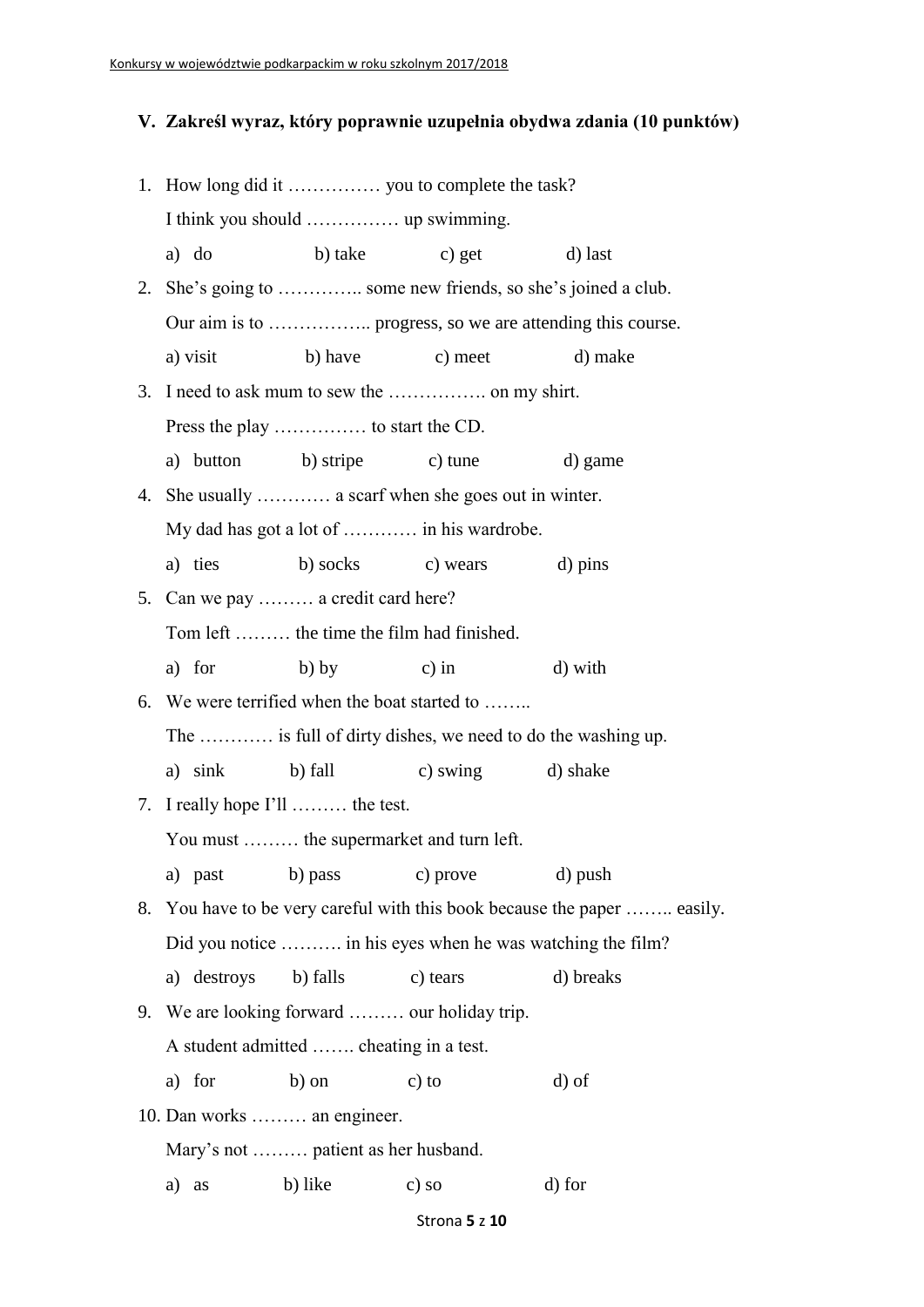| 1. perform | director | competition | stage     |
|------------|----------|-------------|-----------|
| 2. coach   | fare     | tram        | lorry     |
| 3. sale    | tight    | plain       | baggy     |
| 4. queue   | stall    | checkout    | strict    |
| 5. chalk   | ruler    | blanket     | sharpener |
| 6. ceiling | grass    | gate        | flowerbed |
| 7. silk    | leather  | label       | cotton    |
| 8. slim    | skinny   | thin        | knit      |
| 9. feed    | goat     | camel       | rat       |
| 10. heat   | goal     | bat         | net       |

#### **VI. Zakreśl wyraz, który nie pasuje do pozostałych. (10 punktów)**

**VII. Uzupełnij zdania wyrazami z ramki, przekształcając je tak, by poprawnie uzupełniały zdania. Trzy wyrazy zostały podane dodatkowo i nie pasują do żadnego zdania. (10 punktów)**

**do travel easy poison happy frighten wet friend study decide music ill make** 

- 1. I ate something that wasn't fresh and I had a terrible food ……………….…………… last week.
- 2. She is so ……………………………….……. and I don't know how to help her with her problems.
- 3. My friends enjoy ………………………………………………………………. Maths.
- 4. We have to make a difficult ……………………………………………………………… about our future.
- 5. Kate is a talented …………………………………….., she sings well and she can play the violin.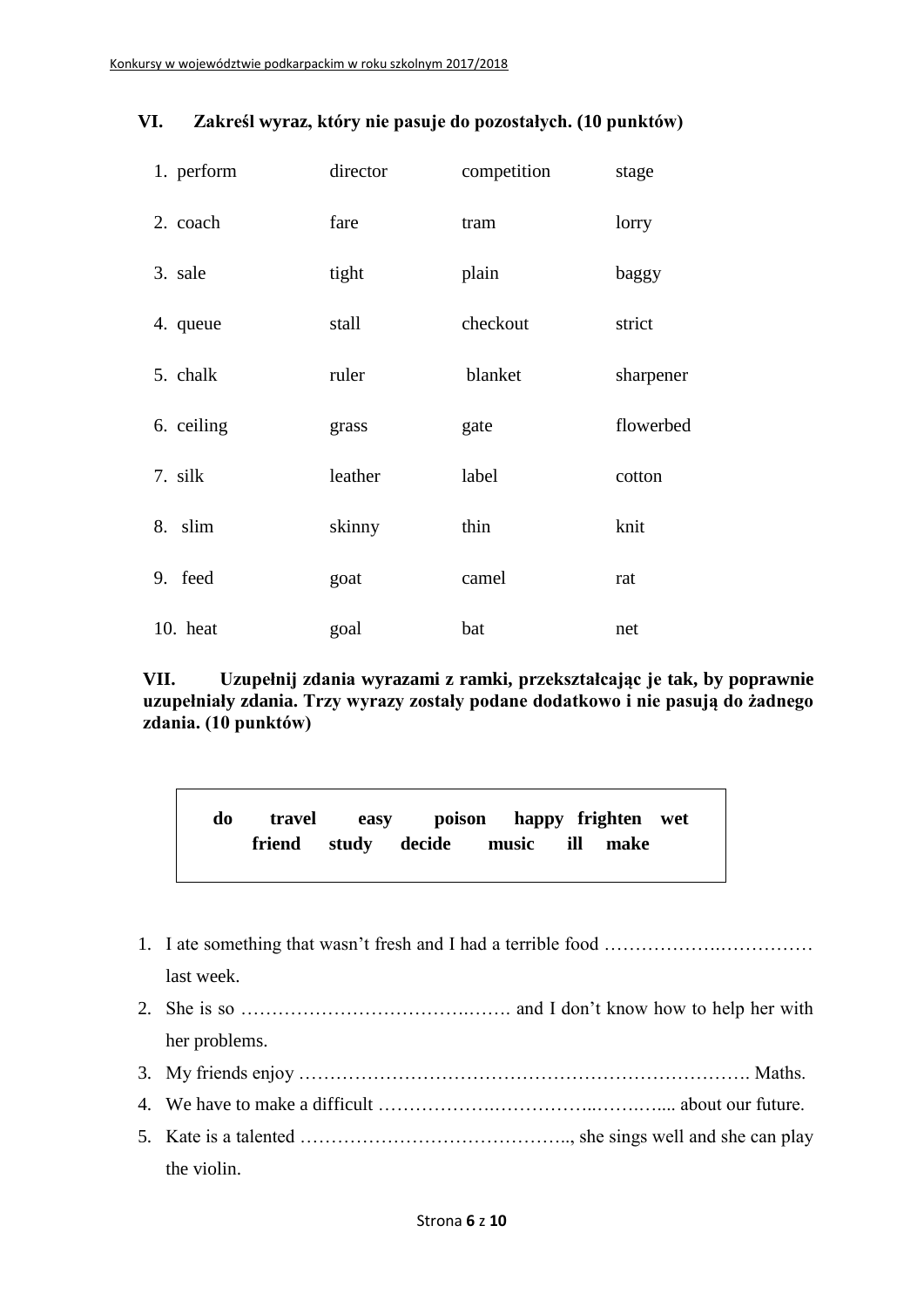| and friendly.                                                                                                                                                                                  |  |
|------------------------------------------------------------------------------------------------------------------------------------------------------------------------------------------------|--|
|                                                                                                                                                                                                |  |
| Popraw błędy w zdaniach poniżej. W każdym zdaniu jest jeden błąd,<br>VIII.<br>znajdź go i przepisz całe zdanie w poprawnej formie, nie zmieniając kolejności<br>wyrazów w zdaniu. (10 punktów) |  |
| 1. I have lived in this flat since I find a job.                                                                                                                                               |  |
| 2. It's a carpet on the floor in my room.                                                                                                                                                      |  |
| 3. I think you've put too many furniture in this room.                                                                                                                                         |  |
| 4. If he will be ready soon, we will go on a bike trip.                                                                                                                                        |  |
| 5. Mike should not to waste time watching silly films.                                                                                                                                         |  |
| 6. My teacher is a person which makes me work hard.                                                                                                                                            |  |
| 7. Mary is enough tall to reach the shelf.                                                                                                                                                     |  |
| 8. It's the first time we ever ate seafood.                                                                                                                                                    |  |
|                                                                                                                                                                                                |  |
| 9. Carol saw this people at the party last week.                                                                                                                                               |  |
| 10. I'd like to introduce Jill, and a friend of her – Helen.                                                                                                                                   |  |
|                                                                                                                                                                                                |  |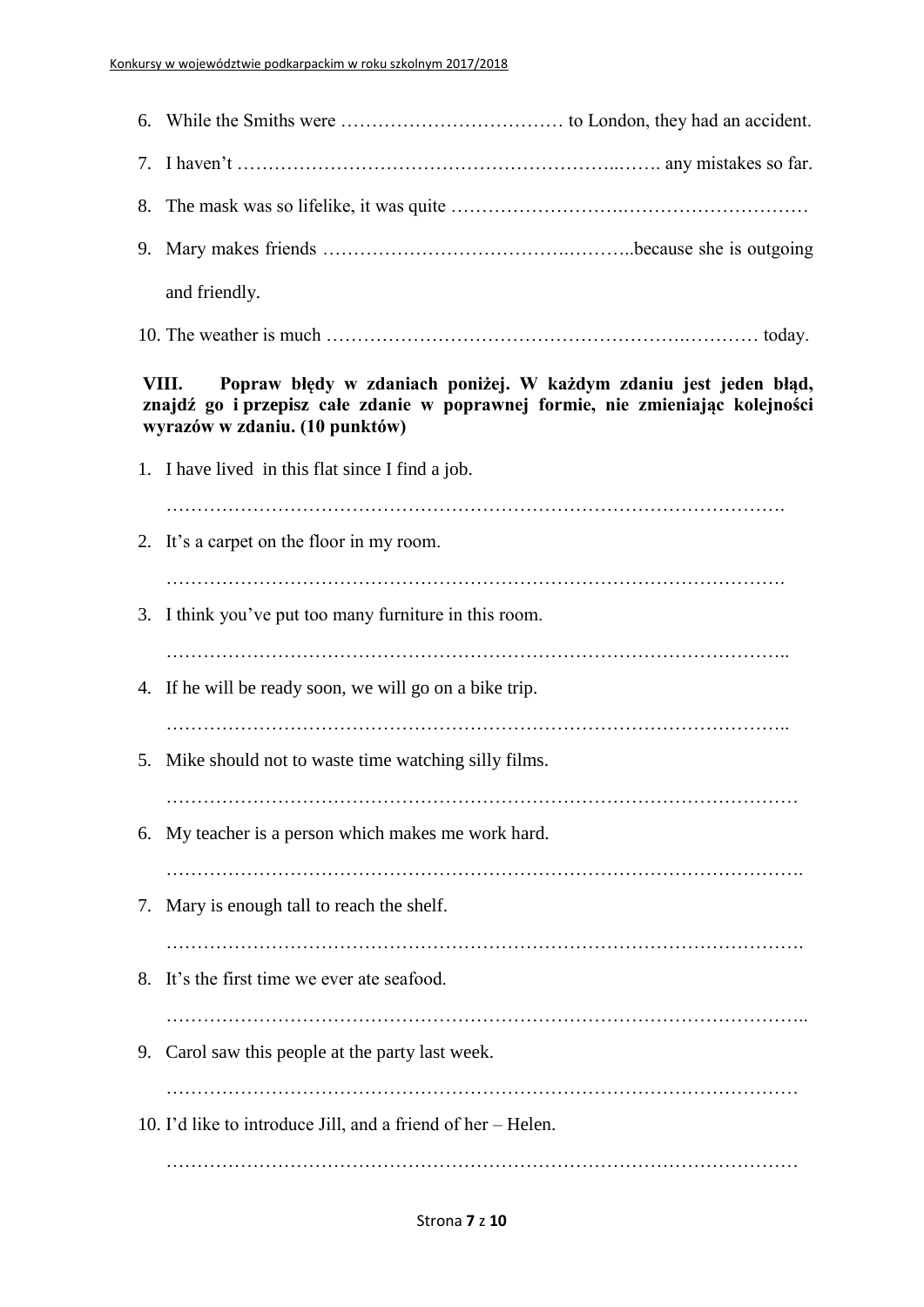# **IX. Zakreśl właściwą odpowiedź (8 punktów)**

| 1. How long has Queen Elizabeth II ruled? |                                                                              |                 |                 |  |  |  |  |  |  |
|-------------------------------------------|------------------------------------------------------------------------------|-----------------|-----------------|--|--|--|--|--|--|
|                                           | a) 60 years b) 65 years c) 50 years d) 63 years                              |                 |                 |  |  |  |  |  |  |
|                                           | 2. How many great grandchildren has Queen Elizabeth II got?                  |                 |                 |  |  |  |  |  |  |
| a) One                                    | b) Two                                                                       | c) Three        | d) Four         |  |  |  |  |  |  |
| 3. Whose wife is Kate Middleton?          |                                                                              |                 |                 |  |  |  |  |  |  |
|                                           | a) Prince Philip's b) Prince Charles's c) Prince Harry's d) Prince William's |                 |                 |  |  |  |  |  |  |
| 4. Jack-o'-lantern is a symbol of         |                                                                              |                 |                 |  |  |  |  |  |  |
|                                           | a) Halloween b) Boxing Day c) Guy Fawkes' Night d) Burns' Night              |                 |                 |  |  |  |  |  |  |
|                                           | 5. Which dish is not traditionally eaten on Thanksgiving?                    |                 |                 |  |  |  |  |  |  |
|                                           | a) Turkey b) Cranberry sauce c) Pumpkin pie d) Yorkshire pudding             |                 |                 |  |  |  |  |  |  |
|                                           | 6. On which day do the British people traditionally eat pancakes?            |                 |                 |  |  |  |  |  |  |
|                                           | a) Good Friday b) Shrove Tuesday c) April Fool's Day d) Palm Sunday          |                 |                 |  |  |  |  |  |  |
|                                           | 7. When do American people celebrate Independence Day?                       |                 |                 |  |  |  |  |  |  |
|                                           | a) $4^{th}$ June b) $4^{th}$ November c) $4^{th}$ July                       |                 | d) $5^{th}$ May |  |  |  |  |  |  |
| 8. Where is Hadrian's Wall?               |                                                                              |                 |                 |  |  |  |  |  |  |
|                                           | a) in the UK b) in the USA                                                   | c) in Australia | d) in Canada    |  |  |  |  |  |  |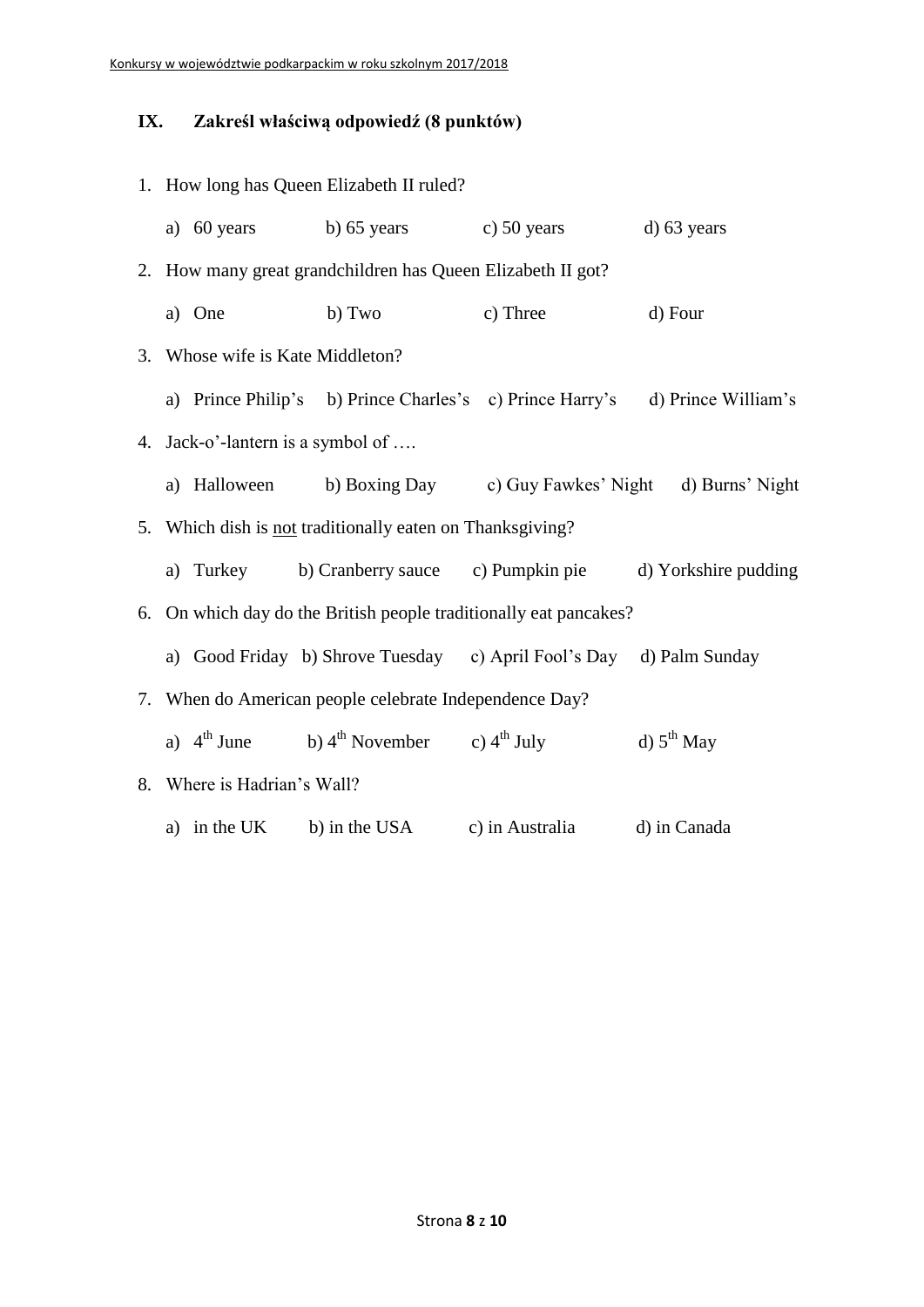## **X. Przeczytaj tekst. Uzupełnij luki (1-8) w tekście wyrazami z ramki. Osiem wyrazów zostało podanych dodatkowo i nie pasują do żadnej luki (8 punktów)**

|        |  | judges channel aged exercise competitors jury interview fans |     |     |  |
|--------|--|--------------------------------------------------------------|-----|-----|--|
| appear |  | challenges talk care programme vote                          | old | trv |  |

#### **Coming soon on CNB**

*TV Star – a new reality show where you can win a job on TV*

|  |  |  |  | house with real TV studios. They're going to learn how to work for a TV |  |  |  |  |  |  |
|--|--|--|--|-------------------------------------------------------------------------|--|--|--|--|--|--|
|  |  |  |  |                                                                         |  |  |  |  |  |  |
|  |  |  |  |                                                                         |  |  |  |  |  |  |
|  |  |  |  |                                                                         |  |  |  |  |  |  |
|  |  |  |  |                                                                         |  |  |  |  |  |  |
|  |  |  |  | show. There's a cheque for $E$ 50,000 for the winner.                   |  |  |  |  |  |  |

We're looking for creative people, 7)………………………………… seventeen to eighteen, who are confident to 8) ……………………….. in front of cameras. Will you be the next TV star? Apply for it today and fill in a form on our website.